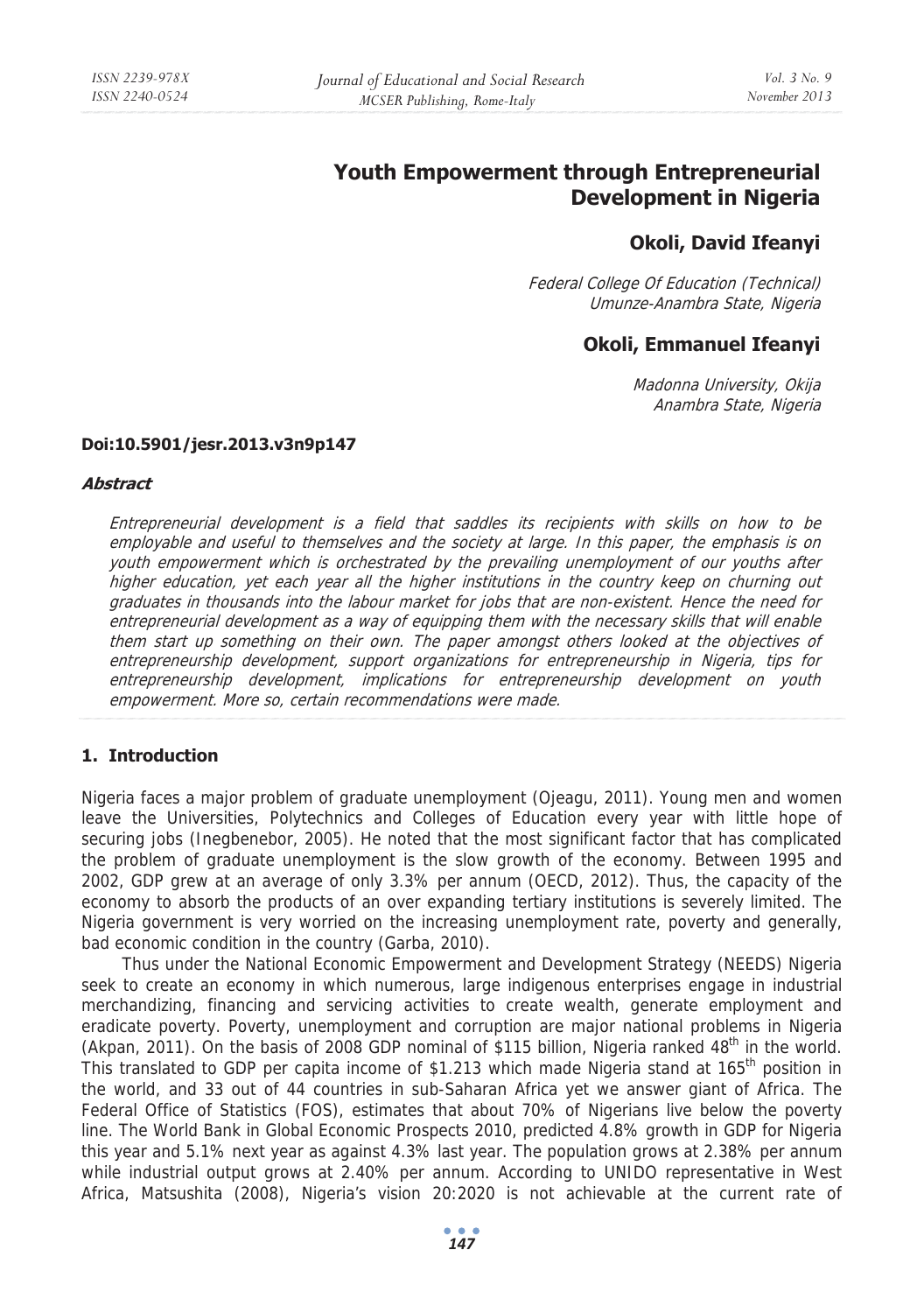industrialization in the country.

The blessing of national endowment has not meant much for most Nigerians, even though the country ranks 6<sup>th</sup> in world crude oil production and there is abundance of every conceivable natural resource including arable land, water resources, good weather, mineral deposits and a large population, yet Nigerians are among the poorest in the world (Akpan, 2011). Life expectancy is a mere 46 years, infant mortality is 97 per 1000, maternal mortality is 704 per 100,000, only about half the population have access to portable drinking water, adult literacy is 49%, about 24% of children of primary school age do not attend school. The inability of the economy to convert these abundant natural resources into goods and services has meant severe suffering for the majority of Nigerians in the midst of plenty. In an attempt to escape this, many talented Nigerians have migrated to other countries with far less favourable environment resource-wise.

According to the Norwegian Agency for Development Cooperation (2010), in many developing countries persons with general secondary and higher education experience unemployment. In the same vein, Nwagwu (2004) noted that many Nigerian youths are wallowing in abject penury while many women and children are disease prone and dehumanized as a result of poverty and unemployment. She lamented that government often cushions the effect of poverty on vulnerable groups by establishing vocational and technical schools with the objectives to impart employability skills and competences to youths, school leavers, women and others who would be self-reliant and enterprising. This calls to mind the need for entrepreneurial development. In most cases why unemployment has subsisted is that most of the products of our institutions of higher learning are half baked and unusable by users of the products. Our curriculum are not related to the needs of the employers, hence graduates are subjected to period of extra training before they are accepted as workers in a company or system. However, Oviawe and Anavberokha (2008) opine that if our graduates are properly harnessed through entrepreneurship skills, Nigeria will be transformed technologically, economically, industrially and socio-politically. By these attributes our youths will be adequately empowered to face the world of work and stand tall in the comity of nations.

### **2. Concept of Entrepreneurship**

The term entrepreneurship is derived from a French word "entrepreneur" meaning one who undertakes tasks in a production process. It could also be defined in terms of specific functions which the entrepreneur performs or in terms of characteristics or activities generally associated with the entrepreneur. The concept of entrepreneurship has been explained by various authors in various ways. However in all, the basic issues remain constant. For instance entrepreneurship has been defined as:

- a. The willingness and the ability of an individual to seek out investment opportunities in an environment and be able to establish and run an enterprise successfully based on the identified opportunities (Gana, 2008).
- b. What occurs when an individual develops a new venture or a new approach to an old business or idea or a unique way of giving the market place a product or service by using resources in a new way under conditions or risk (Ihekwoba, 2007).
- c. A clear manifestation of effective manipulation of human intelligence as demonstrated in creative performance (Iheonunekwu, 2003). It seeks to find out how best graduates can convert their education to intellectually productive ventures in order to bring out the best in an individual.
- d. It involves risking financial, material and human resources in a new way in the course of creating a new business concept or opportunity within an existing firm (Steinhoff and Burges, 2003)
- e. Creating and building something of value from practically nothing or creation and distribution of something of value and of benefits to individuals, groups, organizations and society (Timmons, 2007).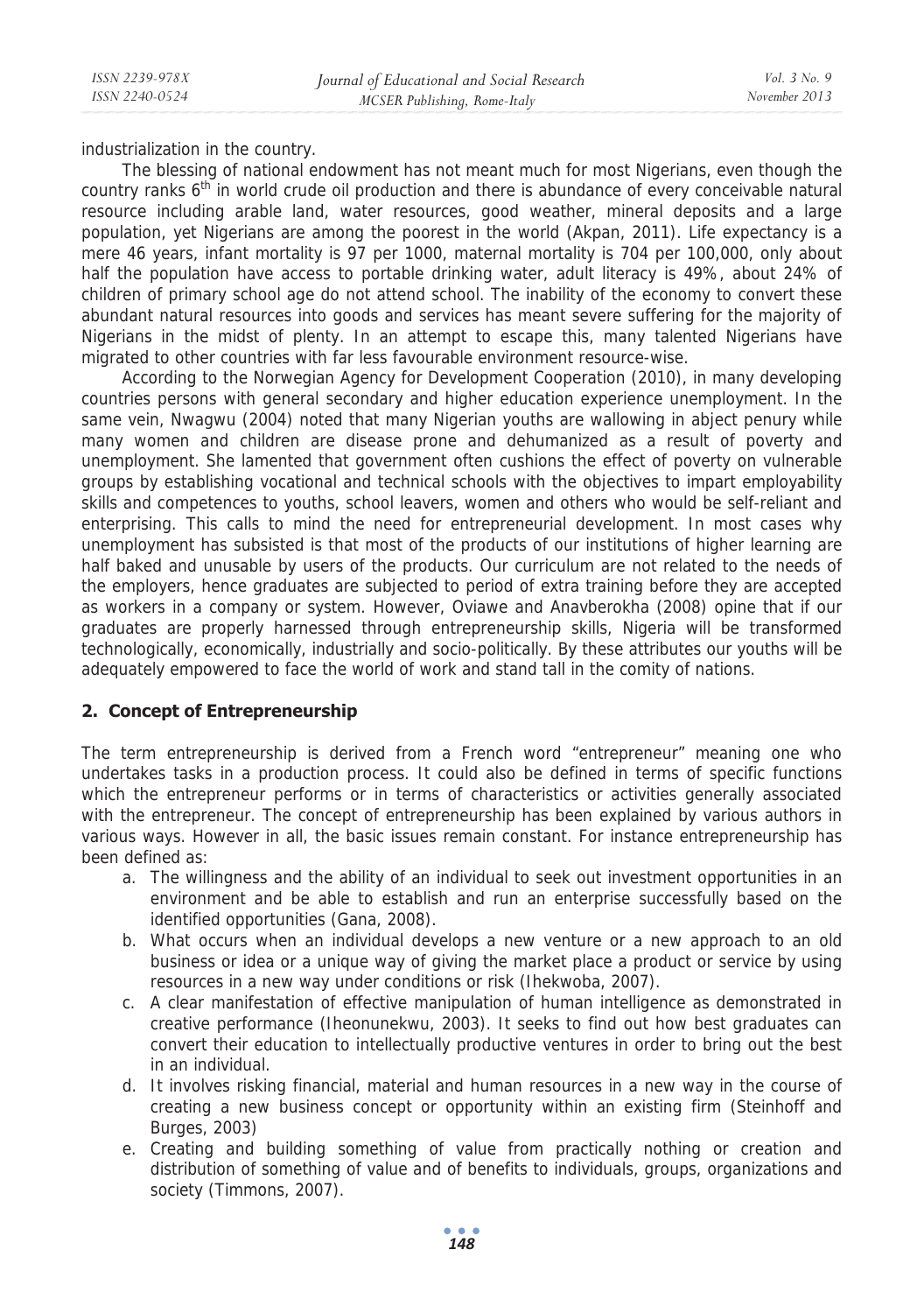- f. The dynamic process of creating incremental wealth (Hisrich and Peters, 2007). The wealth created by individuals who assure the major risks in terms of equity, time and/or career commitment or provide value for some product or service. The product or service may or may not be new or unique but value must somehow be infused by the entrepreneur. This is usually coupled with financial, psychic and social risks with resultant rewards of monetary and personal satisfaction and independence.
- g. The willingness and ability of an individual to seek out investment opportunities in an environment and be able to establish and run an enterprise successfully based on the identified opportunities (Igbo, 2004).

#### **3. Major Objectives of Entrepreneurship Education/Development**

Oborah (2006) outlined the objectives of entrepreneurship development to include the following:

- 1. To provide meaningful education for the youths, which could make them self-reliant and subsequently encourage them to derive profit and be self dependent.
- 2. To provide small and medium sized companies with the opportunities to receive qualified graduates who will receive training and tutoring in the skills relevant to the management of the small business centers.
- 3. To provide graduates with the training and support necessary to help them establish a career in small and medium sized businesses.
- 4. To provide graduates with training in skills that will make them meet the manpower needs of the society
- 5. To provide graduates with enough training that will make them creative and innovative in identifying new business opportunities.
- 6. To provide graduates with enough training in risk management to make uncertainty almost possible and easy
- 7. To stimulate industrial and economic growth of rural and less developed areas.

Furthermore, Atakpa, (2011) submits that one of the strategic objectives of entrepreneurship Education is to produce graduates of international standard with appropriate knowledge and skills in their field of study who will be highly employable and able to employ themselves.

### **4. Creating Entrepreneurial Skills in Nigerian Youths**

Akpoveta and Agbomah (2009) said that the increasing incidence of youth unemployment particularly, graduate unemployment in Nigeria has been associated with existing weaknesses in the nations' educational system which places more emphasis on paper qualification than functional or pragmatic education. This result in production of unemployable graduates not suited for the labour market. Damuchi (2001) captured the present manpower-labour market discrepancy scenario, he observed that the Nigeria educational system has failed to produce workers with adequate technical, cognitive and attitudinal skills required to meet the labour market demands.

While taking a look at the current happenings, majority of graduates of higher institutions in Nigeria lack the expected technical communication and human relations as well as entrepreneurial skills required for self reliance and self employment due to the non functional education to which they are exposed. In order to correct this anomaly and tackle the consequences of mass youth unemployment, the Federal Government of Nigeria in 1986 introduced the "Small Scale Industry and Graduate Employment Scheme under the National Directorate of Employment (NDE), (Akpoveta and Agbomah, 2009). They further stated that skills acquisition workshops and seminars were organized for unemployed graduates who are practically re-trained on the technicalities of starting and running small scale business (self employed) such as the production of soap, detergents and cosmetic, poultry, fish farming website design and network marketing, mobile phone repairs and maintenance etc. NDE guaranteed loans to the beneficiaries to start projects of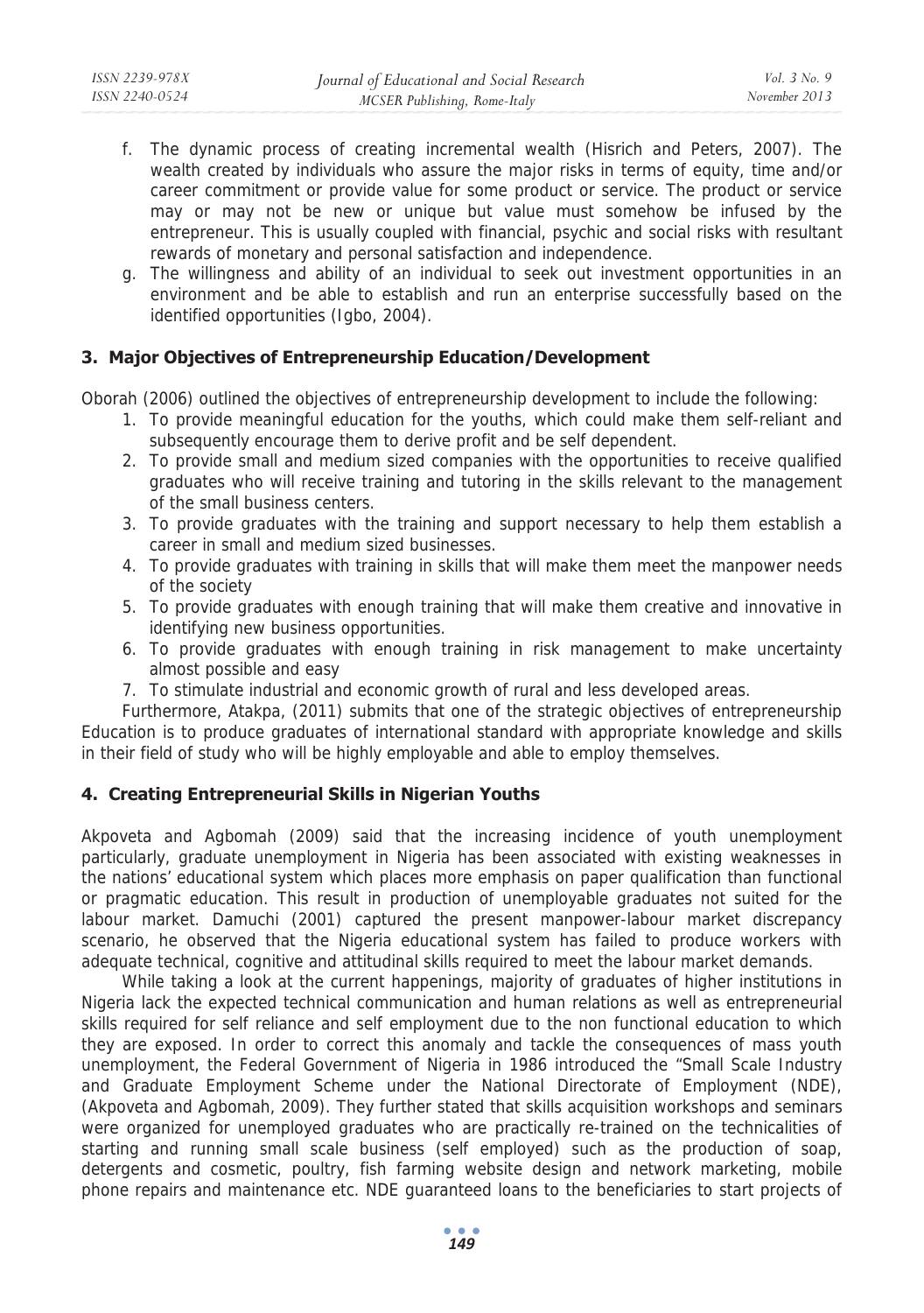their choice after training as well becoming bosses of their own business (Self actualization).

Ideally, the scheme would have been a potent instrument for job creation and gradual reduction of graduate unemployment rate but due to certain weakness which were empirically evaluated, which need to be corrected in order to sustain the efforts made by the government. Such weaknesses includes poor financial management of their businesses, poor marketing strategies, lack of good planning and good management, lack of will power and determination, lack of cooperative relations among beneficiaries etc. These weaknesses outlined are not unexpected, but only portray the missing link which is needed to compliment the skill acquisition schemes with entrepreneurship development programmes, in order to properly position beneficiaries for successful management of their small scale businesses. (Akpoveta and Agboma, 2009).

#### **5. Support Organizations/Development Institution for Entrepreneurship in Nigeria**

It has to be said that various programmes and institutions have been initiated in the past by both military and civilian administrations in the country aimed at functional entrepreneurship, skill acquisition, job creation, poverty reduction, wealth creation, food adequacy, reduction of unemployment, youth empowerment and reduction of crime in the society. The success rate of these programmes could be best imagined than discussed. However, they have become historical records with lessons to draw from them. Some of them include Operation Feed the Nation (OFN), Green Revolution, National Directorate of Employment (NDE), Directorate of Foods, Roads, and Rural Infrastructure (DFRRI), Oil Minerals Producing Areas Development Commission (OMPADEC), Mass Transit Programmes, National Economic Empowerment and Development Strategy (NEEDS), The New Partnership for African Development (NEPAD), Industrial Training Fund (ITF), The Education Tax Fund (ETF) (Now TETFund) Cooperate Affairs Commission (CAC), The Industrial Development Centres (IDCs), National Open Apprenticeship Scheme (NOAS), Waste to Wealth Scheme (WWS), Small Scale Industries and Graduate Employment Programme (SSI/GEP), Agricultural Sector Employment Programme (ASEP) National Economic Reconstruction Fund (NERFUND) Peoples Bank of Nigeria (PBN), Micro Finance Banks (MFB) etc.

The organizations and programmes stated above have been established by both the federal and state governments. The CAC performs the registration of entrepreneurship business name and other related roles, for private individuals and groups. The Industrial Development Centres (IDC) aim at promoting and developing entrepreneurs in Nigeria, this is achieved through training, technical advice on machinery and equipment, manager advice in the area of marketing, finance, credit arrangements, preparation of feasibility studies or business plan, creating training opportunities for the unemployed youths in the society, encouraging the conversion of waste products to useful sellable products, providing funds and loans to entrepreneurs after training. These organizations and programmes were in existence to combat mass unemployment, development of work programmes for a pool of entrepreneurs, encouraging self-employment, creating employment for others, up-grading the social status of youths in Nigeria, offering consultancy services (usually to advice on problem areas) at implementation stages of development to other non-economic ventures.

#### **6. Tips for Entrepreneurial Development and Success**

The following are the top 5 steps for entrepreneurial development and success as postulated by Branson (2010)

1. The people factor skill: This is the basis of many entrepreneurial successes and because many business leaders discount it, innumerable failures occur. While the current thinking in business schools holds that someone with an idea needs to succeed through focus, clarity and good business plan. It is obvious that bringing together a great team that is united by strong motivation, determination and bravery is much more important. It should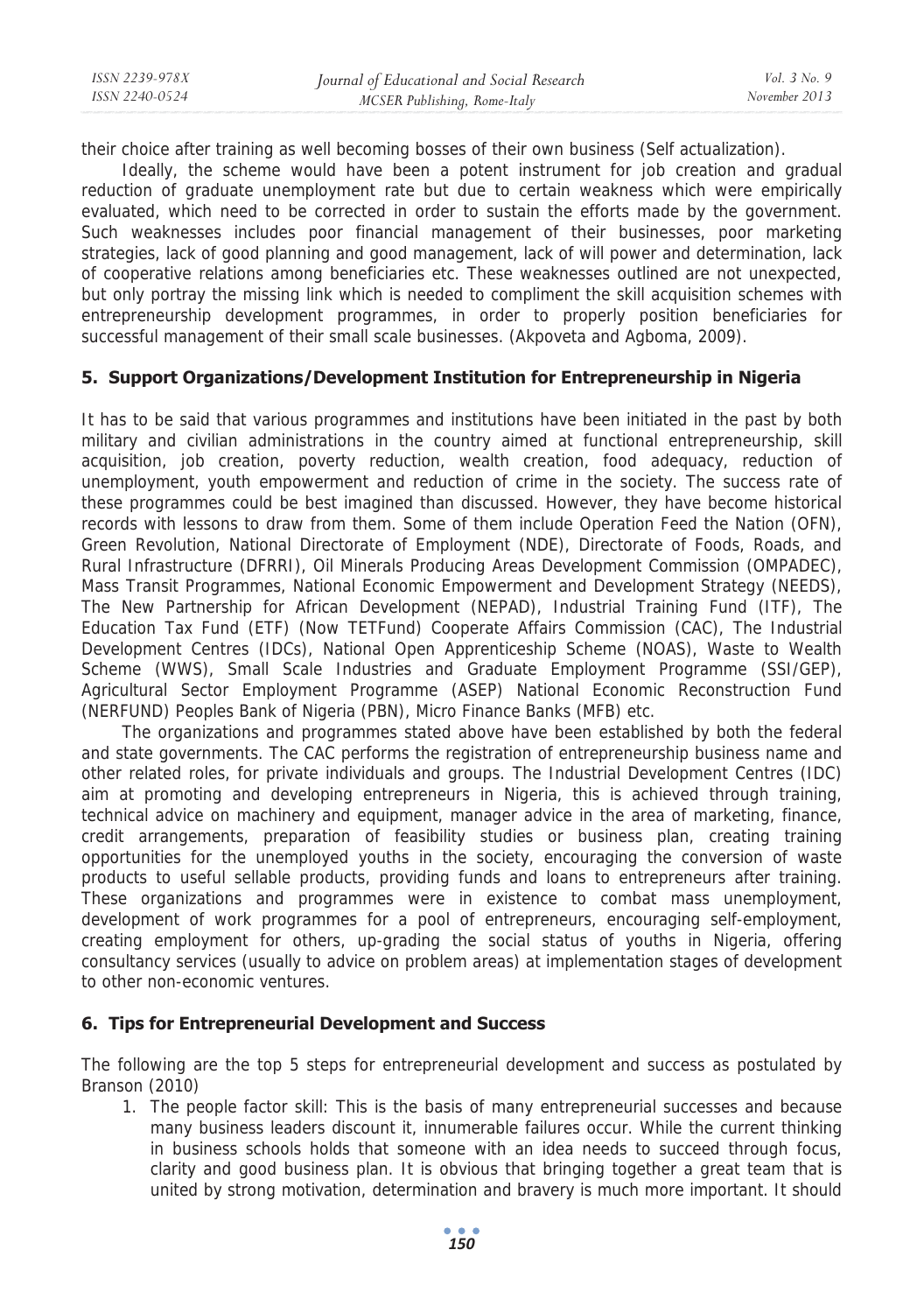be inculcated in pupils/students from the scratch as a skill on how to assemble great management team that have a vision, passion and a real sense of ownership.

- 2. Politeness Skill: A successful business isn't the product or service it sells, its supply chain or its corporate culture. It is a group or people bound together by a common purpose and vision. The best designed business plan will come to nothing if it is not carried out by an enthusiastic and passionate staff. This is especially true when things go slightly wrong, a friendly and proactive team can often win people round, averting a potential disaster or even turning it to your benefit.
- 3. Appreciation skills: Always look for the best in your people. Lavish praises for any success recorded. Never criticize, rather focus on mistakes as to make it better next time, catch someone doing something right every day. If this culture of fostering employee development through praise and recognition starts at the top, it will go far toward stamping out the employee fear of failure that can stunt a business, particularly in its early days. When mistakes happen which is inevitable always take the position that you have to learn from them and try not to dwell on what went wrong.
- 4. Creative skill: This skill will teach one how to be genuinely enthusiastic in doing business. Ones approach may not likely work for all business, hence creative skill is vital to building lasting success and ensuring your service has an edge over your competitors.
- 5. Screw it, just do it skill: Finally, to succeed in business you must have the bravery to give it a go. Starting a business is a big risk. An entrepreneur needs resolve and conviction to overcome the early hurdles. Most start ups fail in the first few years, so a key ingredient of success is the ability to pick up and try again.

### **7. Characteristics of Entrepreneur**

An entrepreneur possesses a complex personality, certain personality characteristics that makes him quite different and most of these entrepreneurial traits can be further developed in an individual if they are present in him to some extent in latent form by well-structured training and development programmes. Some of the important characteristics attributable to successful entrepreneurs are listed below:

- 1. Self-confidence: Confidence, independence, individuality and optimism. They tend to believe strongly in themselves and their ability to achieve goals
- 2. Task Result oriented: Need for achievement, profit oriented, persistence, determination, hard work, drive and initiative
- 3. Risk Taker: Risk taking, likes challenges
- 4. Leadership: Leadership behaviour, get along well with others, responsive to suggestions and criticisms
- 5. Originality: Innovative, creative, flexible, resourceful, versatile and knowledgeable.
- 6. Future oriented foresight and perceptive (Ajani and Ayelokan, 2010).

### **8. Implications of Entrepreneurial Development on Youth Empowerment**

Youth empowerment is an attitudinal, structural and cultural process whereby young people gain the ability, authority and agency to make decisions and implement change in their own lives and the lives of other people, including youths and adults. Youth empowerment is often addressed as a gateway to intergenerational equity, civil engagement and democracy building (Wikipedia, 2013). Empowering young people means creating and supporting the enabling conditions under which young people can act on their own behalf, and on their own terms, rather than at the direction of others. Common Wealth of Nations opined that young people are empowered when they acknowledge that they have or can create choices in life, are aware of the implications of these choices, make an informed decision freely, take action based on that decision and accept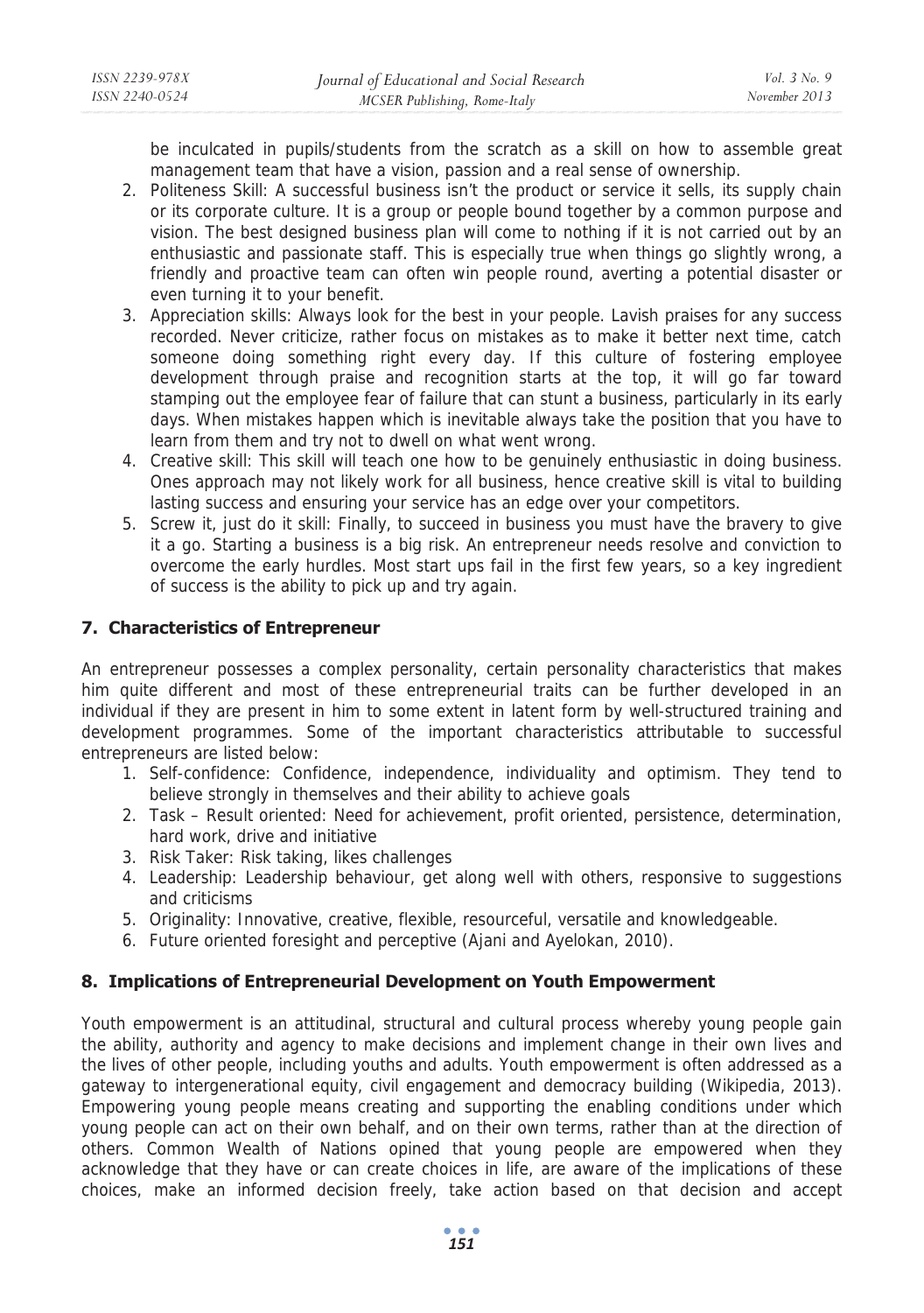responsibility for the consequences of these actions (Wikipedia, 2013). Taking a cue from the objectives of entrepreneurship education earlier mentioned as enunciated by Oborah (2006), it is easily deductible that entrepreneurship development will in no mean way create jobs which translate to youth empowerment. Youth empowerment could be said to mean, the youths being able to eat when they are hungry, being able to meet their basic needs, have a shelter over their heads, ability to speak out in things of concern to them in the society, not being deprived in any ramification in life and ability to cater for their health needs whenever necessary. In fact, entrepreneurship development reduce unemployment and poverty to the barest minimum especially to those who embrace the knowledge and skills inherent in it. Entrepreneurship education could be likened to the Laoche principle of teaching a child how to catch fish and not to give him fish when hungry. When the child is abreast with the rudiments of the expectation on him, it can now serve as a spring board on which he will attain self actualization in the hierarchy of needs theory.

### **9. Conclusion**

It is obvious from the foregoing that we cannot simply prepare trainees or students for every situation they will face, but if we can give them skills they can use to deal with challenges they will encounter, we could have given them something of immense value (Christenson, 1996). The global economy today places premium on ability to continually update skills and knowledge. Entrepreneurial development would produce an individual who can explore and exploit available resources and initiate economically rewarding business projects that could be a catalyst for reducing unemployment problem in the nation. Also entrepreneurship education has been identified across the globe as a tool for generating suitable economy hence Isike and Ovekaemo (2008) maintains that no country can move forward technologically, industrially and economically without strongly developing enterprising skills which translates to reduction in unemployment.

### **10. Recommendations**

Based on the foregoing the following recommendations are made:

- 1. The Educational authority in the country should review our curriculum to embrace the acquisition of entrepreneurial skills
- 2. Lectures , seminars and symposium should be organized for the youths on value reorientation as to dissuade them from get -rich- quick syndrome.
- 3. Notable and successful entrepreneurs should be invited to give talks from time to time to students at various tertiary institutions.
- 4. There should be eradication of corrupt practices among people in position of authority so that poverty reduction programmes introduced by the government can succeed.
- 5. Youths should as a matter of necessity understand themselves as it will help them to identify areas of their strengths and align with them. This will make them more focused in life as to evade unemployment.
- 6. Government should provide the necessary basic amenities and infrastructural facilities that will enable entrepreneurs to thrive in the country.

### **References**

- Ajani, S.T. and Ayelotan, O.I (2011) Entrepreneurship Skills Development in Business Education. Book of Readings, Association of Business Educators of Nigeria (ABEN) 1(11).
- Akpan, A.E. (2011) Gearing the National Economic Empowerment and Development Strategy Towards Sustainable National Development. Book of Readings, Association of Business Educators of Nigeria (ABEN) 1(11).